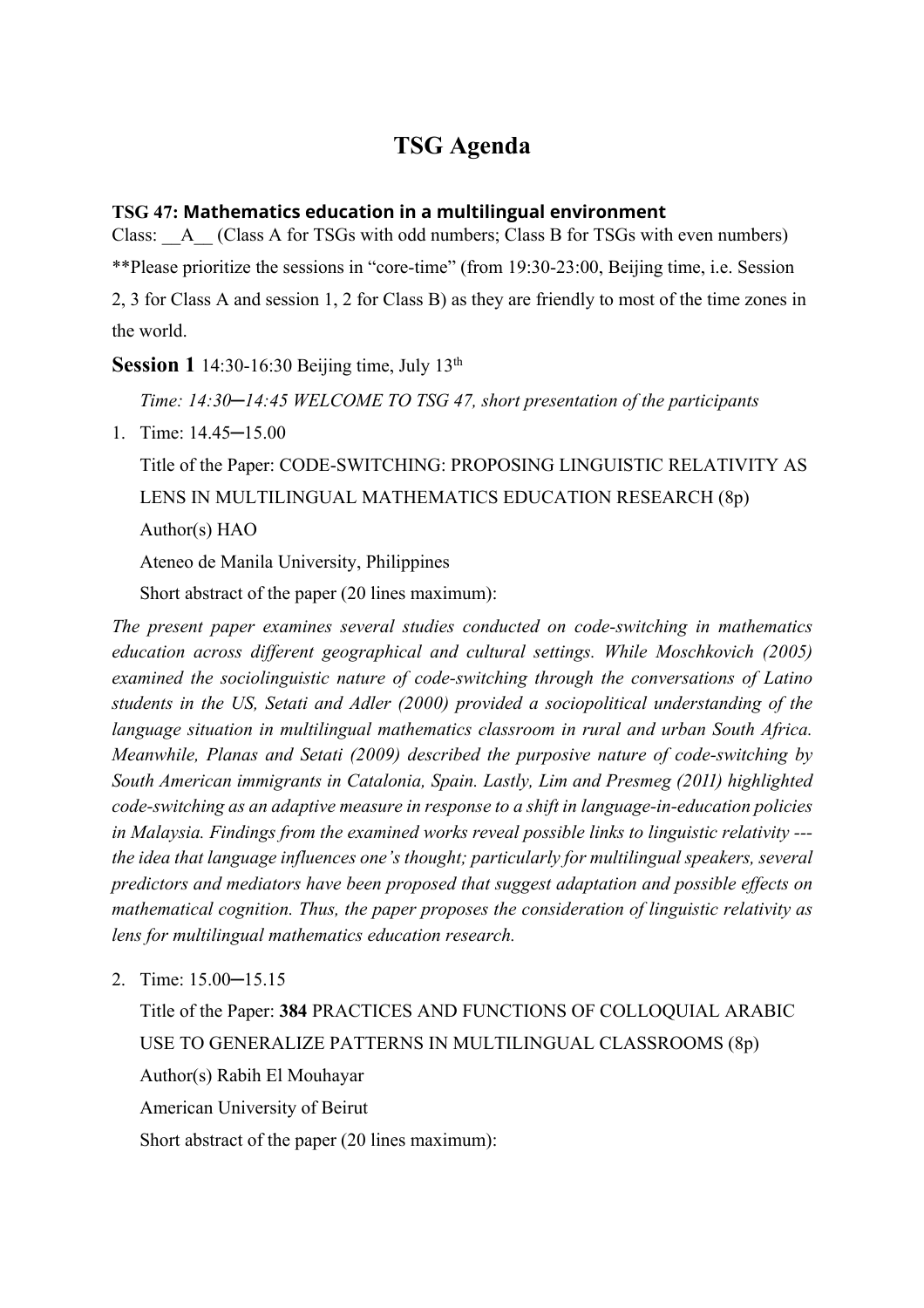*The purpose of this study is to investigate classroom teacher and student multilingual language practices and examine the functions of Lebanese dialect words (everyday spoken Arabic) that potentially influence levels of generalization in middle school algebra classrooms. Data came from ten videotaped sessions in two sections in grade seven. The videotaped sessions were subjected to transcription and in-depth analysis in the context of a research project that focuses on teaching pattern generalization in multilingual classrooms. A mixed quantitative-qualitative approach was adopted to analyze the data. Triadic dialogue was the dominant mode of interaction during classroom talk. The teacher's utterances were mostly of code-mixing type (involving English as a foreign language of instruction and Lebanese dialect as spoken local language) followed by English – only type and then Lebanese dialect - only type. In contrast, students' utterances were mostly English – only type followed by code-mixing type and then Lebanese dialect – only type. The teacher and students used Lebanese dialect words for different functions to elicit different levels of generalization*

3. Time: 15.15─16:05

# Title of the Paper: LOCALISED INSTRUCTIONAL MATHEMATICS APPLICATION PROGRAMMES: PROVIDING ACCESS INTO MATHEMATICS IN MULTILINGUAL CLASSROOMS (4p)

Author(s) KATABUA

University of the Witwatersrand, Johannesburg, South Africa

Abstract:

*Mathematics classrooms are characterized by various teaching aids including handheld devices that are often loaded with Mathematics Applications (App) so as to provide assistance in enhancing learners Mathematical understanding. However, the same App can be a hindrance if the Language of Learning and Teaching (LoLT) is not carefully considered in the App design stage. This study investigated possible language issues that might exist by focusing on a Mathematics Application called onebillion. Engelstroms (1999) Expansive Activity Model was the framework chosen for this study. Data collection included mapping the App to the curriculum documents, interviews with Grade 1 teachers and learners, and two classroom observations. The major findings from the study were that the App enabled learners to acquire new isiZulu mathematics register, the object of focus remained the Mathematics as the language issues were minor, and at times the learners outpaced the traditional classroom sequence and pacing. For future*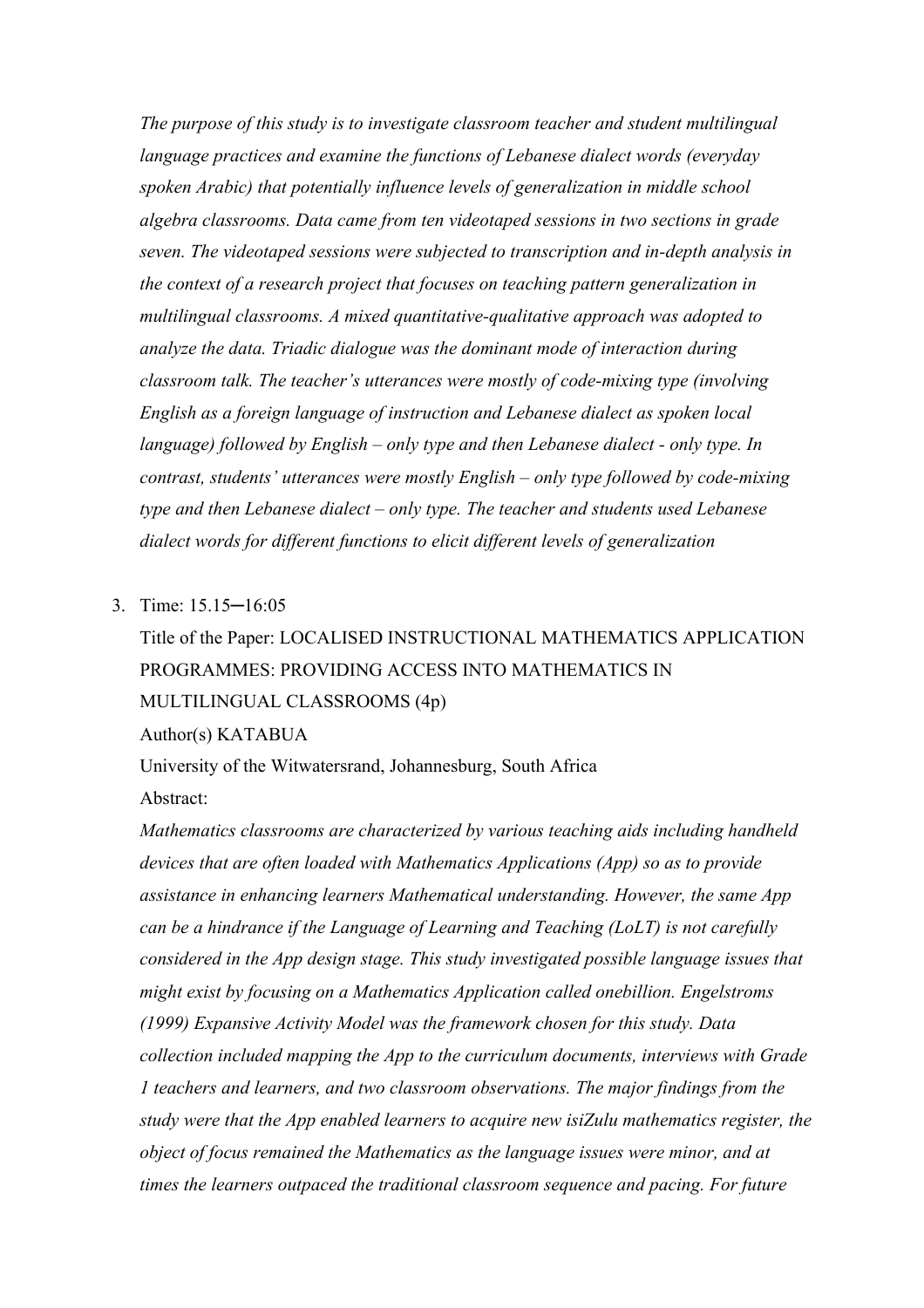*research, we recommend that language studies be conducted (on the App) for different African languages and contexts, as language nuances are diverse for different African languages.*

4. Time: 16.05─16:20

Title of the Paper: FOSTERING MATHEMATICS TEACHER DEVELOPMENT THROUGH EXPERIENTIAL LEARNING IN MULTILINGUAL COMMUNITIES (8p) Author(s) PAOLUCCI

University of Florida, USA

Short abstract of the paper (20 lines maximum):

*This paper presents an example of how design-based research is being used to better understand the challenges of helping pre-service teachers develop effective practices that engage and support the learning of students in multilingual mathematics classrooms. It examines the continued design and development of the International Mathematics Enrichment Project (IMEP), an experiential learning program for pre-service teachers in a multilingual community. It discusses result from the initial implementation of the IMEP model for community-based experiential learning, the refinement of this model, and implications of this work for mathematics teacher education research and practice.*

5. Time: 16.20─16:30

Title of the Paper: STUDY ON DIFFICULTIES OF MATH WORD PROBLEMS IN ENGLISH-INTERNATIONAL BACCALAUREATE IN JAPANESE HIGH SCHOOL (4p)

Author(s) KIMURA

Waseda University, Tokyo, JAPAN

Short abstract of the paper (20 lines maximum):

*In Japan, the International Baccalaureate has become widespread due to globalization, and opportunities to learn mathematics in English are increasing. In this study, we focused on stumbling of students who have studied mathematics in English for five months at a public high school in Japan. First, not knowing the meaning of one word that is not directly related to the question affects to comprehend the whole text in the math word problems. Second, it has become clear that the mistakes in calculation may modify the correct reading to the wrong reading. Similar stumbling may be found in the mother*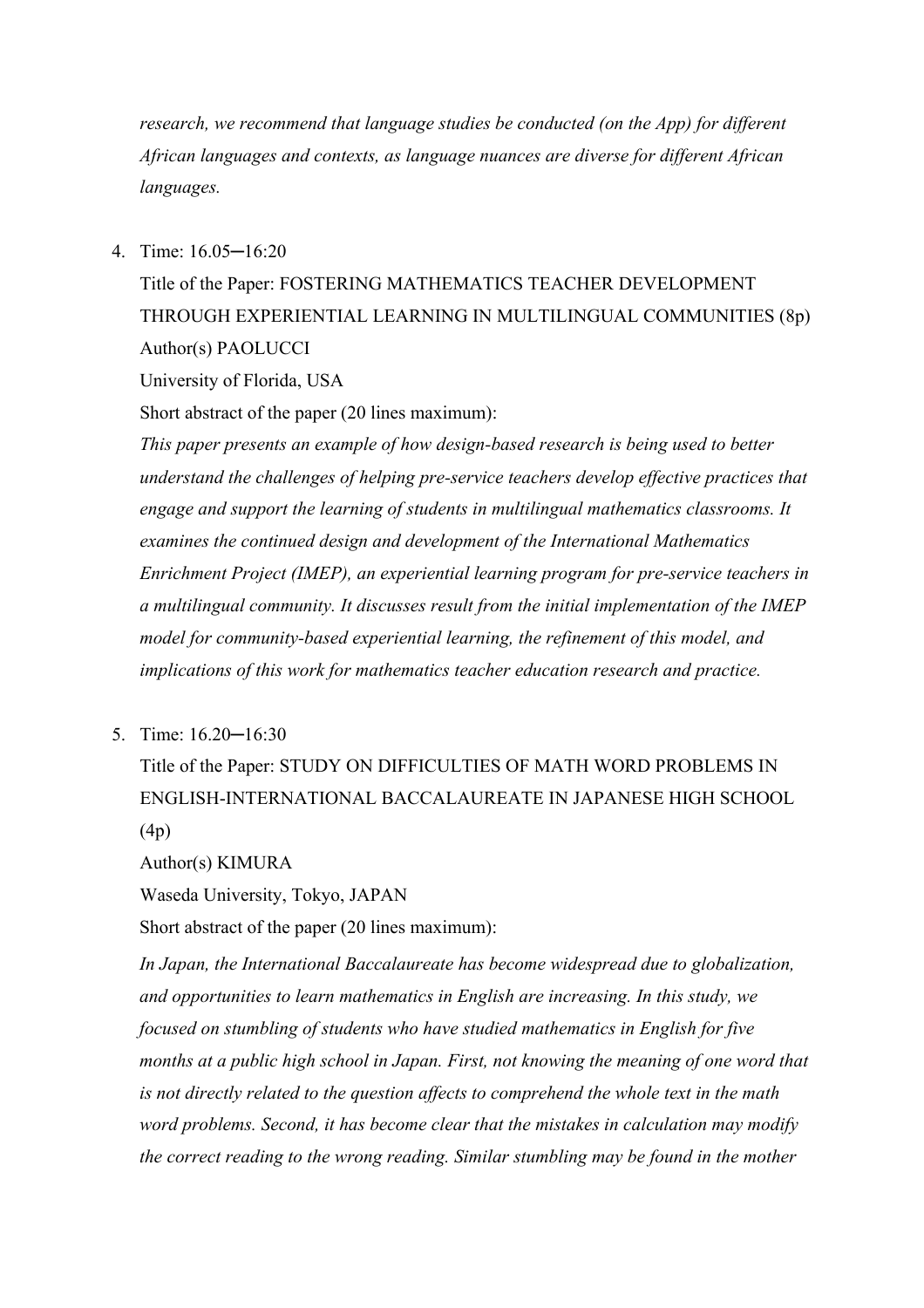*tongue, but word problems in languages other than the mother tongue are more likely to cause wrong modification in one's own English interpretation. It is important to clarify specific examples of problems related to mathematics learning in English and accumulate examples of how to deal with the problems in the future research.*

**Session 2** 19:30-21:00 Beijing time, July 14<sup>th</sup>

6. Time: 19:30─20:00

Title of the Paper: invited ACTIVATING MULTILINGUAL RESOURCES IN A SUPERDIVERSE COVARIATION CLASSROOM - A DESIGN RESEARCH STUDY (8p)

Author(s) URIBE & PREDIGER

TU Dortmund University, Germany

Short abstract of the paper (20 lines maximum):

In this paper, we investigate how instructional approaches for activating multilingual *resources can be transferred from classrooms with shared multi-/bilingualism to superdiverse classrooms with non-shared multilingualism. In a case study on covariation in Grade 7, we show that the design principles for language-responsive classrooms can also be applied in non-shared multilingual classrooms to create a translanguaging space. The qualitative analysis of a whole class discussion identifies benefits and limitations of this approach for unpacking compacted mathematical concepts. By this, we unfold the epistemic role of multilingual resources for conceptual understanding, but also show limitations when the teacher cannot fully exploit the potentials of a non-shared language expression.*

7. Time: 20:00─20:10

Title of the Paper: NON-SHARED LANGUAGE TRANSLANGUAGING

IN MATH CLASS (4p)

Author(s) RYAN

Malmö Univ, Sweden

Short abstract of the paper (20 lines maximum):

*This study gives two empirical snapshots of how multilingual grade five students in a mathematics classroom in Sweden perform translanguaging. In the classroom there are no shared languages but the language of instruction, Swedish. Two performances were identified; an over-bridging act and an invitation into a shared translanguaging space.*

8. Time: 20:10─20:25

Title of the Paper: EXAMINING EQUITABLE PARTICIPATION AND POSITIONING IN MULTILINGUAL CLASSROOMS: TASKS, LANGUAGE(S), AND NORMS (8p)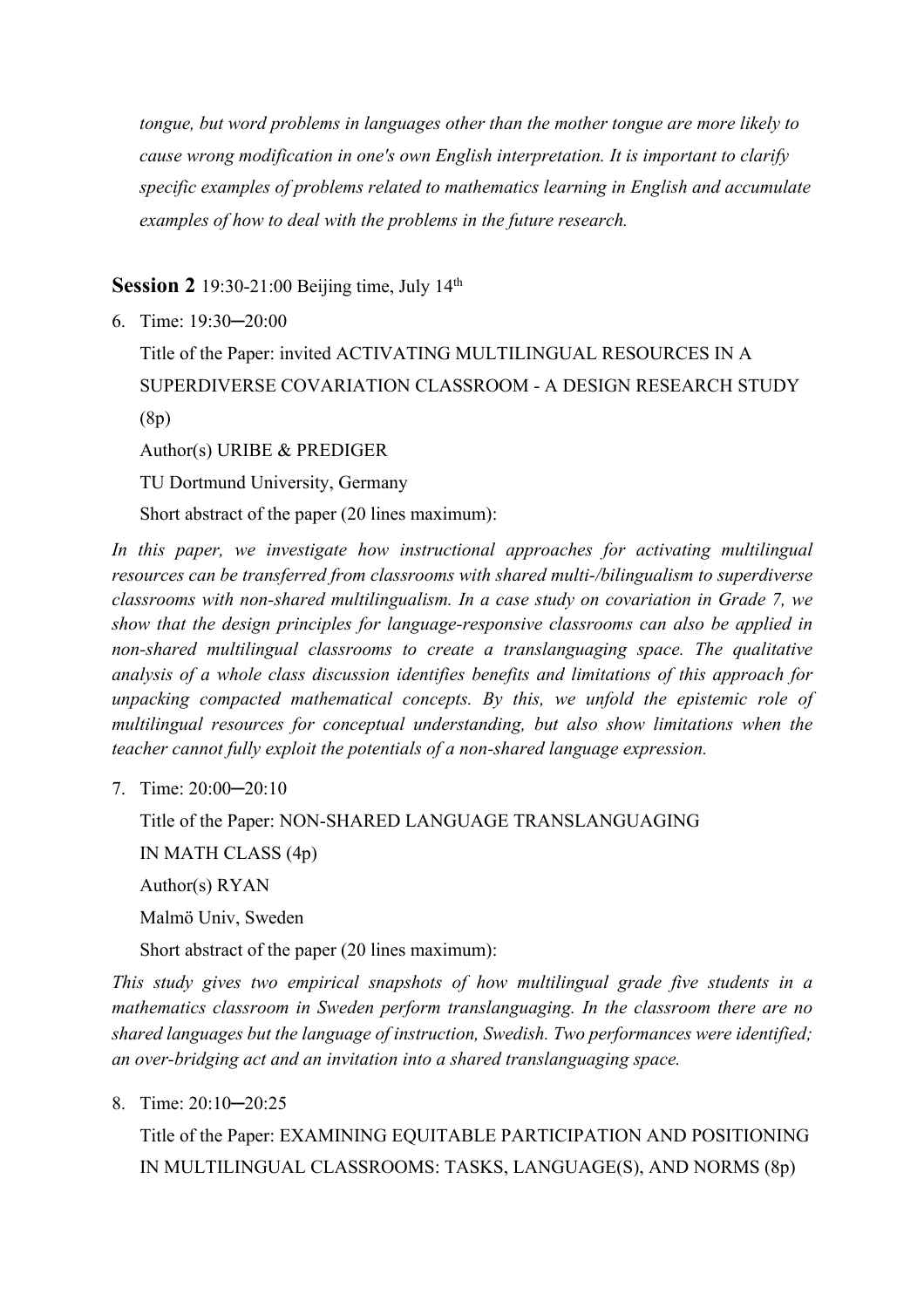Author(s) ZAHNER

San Diego State University, USA

Short abstract of the paper (20 lines maximum):

*Participating in classrooms with mathematical discussions can have positive effects on student learning (O'Connor, Michaels, Chapin, & Harbaugh, 2017). However, in multilingual classrooms, patterns of student participation may be shaped by variation in students' language proficiencies, the design of instructional tasks, and socially negotiated norms for participation (Barwell, 2015; Pinnow & Chval; 2015). We use a positioning framework (Harré, 2015) to examine the case of one emergent multilingual student, Kristi, as she was positioned by others and positioned herself during a series of small group discussions in her 9th grade mathematics class. The interactions were documented as part of a design research effort focused on fostering mathematical discussions in multilingual secondary classrooms. We describe two cases of positioning: One case showing positioning that inhibited Kristi's participation in collective mathematical activity, and one case of positioning that invited Kristi's participation in discussion. We discuss how Kristi's positioning was shaped by task design, norms, and language(s) used in the interaction.*

9. Time: 20:25─20:40

Title of the Paper: THE IMPORTANCE OF STUDENTS' FIRST LANGUAGE AS A SENSE-MAKING RESOURCE IN MULTILINGUAL MATHEMATICS CLASSROOMS (8p)

Author(s) ROBERTSON

Rhodes University, South Africa

Short abstract of the paper (20 lines maximum):

*In this paper I argue that the choice of English as the main language medium for South Africa's mathematics classrooms is a significant contributory factor in our students' poor performance on national and international benchmarking assessments. Given that English is the first language for less than one-tenth of South Africa's population, its use represents a profoundly inequitable reduction in a majority of the country's students' access to their first language as an important resource for mathematical sense-making. I use insights from a case study of two South African grade 4 mathematics classrooms to argue for more systematic inclusion of students' L1s in multilingual mathematics classroom contexts.*

10. Time: 20:40─20:50

Title of the Paper: EXPLORING THE ENABLEMENT OF MATHEMATICAL PROFICIENCY IN GRADE FOUR ENGLISH SECOND LANGUAGE MATHEMATICS CLASSROOMS (4p) Author(s) TSHABALALA

Gauteng department of education, Johannesburg, South Africa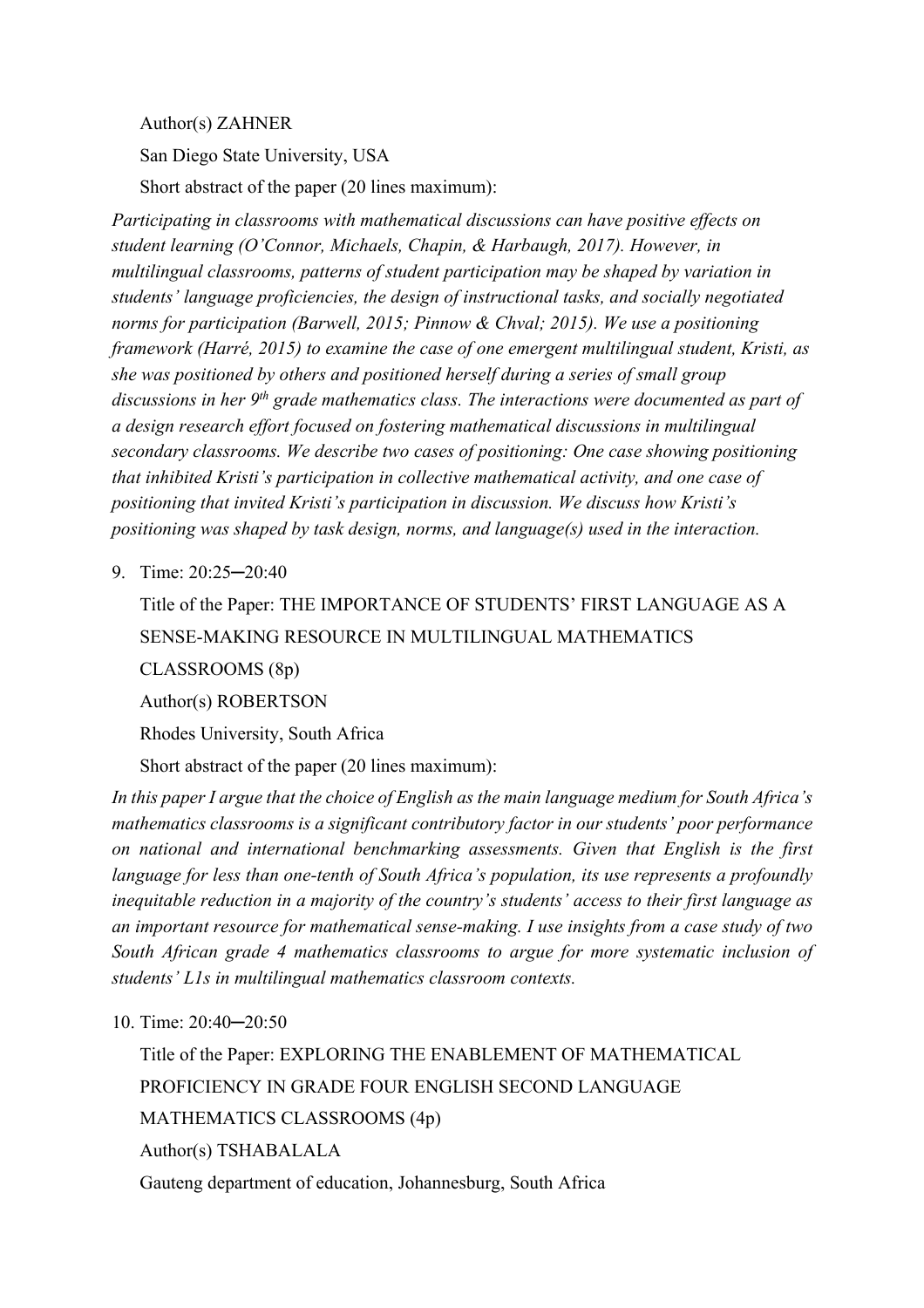Short abstract of the paper (20 lines maximum):

*This study explored how the teachers enabled mathematical proficiency in grade four English second language learners. The study is informed by the social constructivists theory of learning, which recognises the role of the knowledgeable other in the construction of knowledge. This framework is supported by Kilpatricks four of the five strands of mathematical proficiency This was a qualitative study focussing on two grade four teachers from two different primary schools in the informal settlements. At school A the language of learning and teaching from grade one to grade three was isiZulu, isiXhosa and Setswana and changed to English in grade four. At school B the language of learning and teaching was English right from grade one. What transpired in the lesson shows that language of learning and teaching does affect the smooth transition from grade three to grade four. Whatever language the teachers are using, when teaching mathematics, they should focus on the enablement of mathematical proficiency and they should also ensure that learners are exposed to formal mathematical language at an early age using different language practices.*

### 11. Time: 20:50─21:00

# Title of the Paper: WEBQUESTS IN CONTENT AND LANGUAGE INTEGRATED LEARNING CLASSES ON PRIMARY LEVEL (4p)

Author(s) Baschek

Justus Liebig University, DE

Short abstract of the paper (20 lines maximum):

*In a research project of Information and Communication Technology (ICT) usage in bilingual settings, pupils were observed by video recording while working with bilingual PrimarWebQuests. In this paper it will be explained what Content and Language Integrated Learning (CLIL) means in a European context and to which components it is necessary to pay attention while planning CLIL lessons. The fitting of CLIL and ICT will be described to outline its potentials. The combination is achieved in the approach of bilingual PrimarWebQuests. This is an adaption of the idea about WebQuests by Dodge and March (1995). The basic idea of this approach and its implementation in bilingual settings will be defined. Afterwards, the framework of the pilot study and its results will be described. Following the conclusion, aims and different methods of further investigation can be discussed.*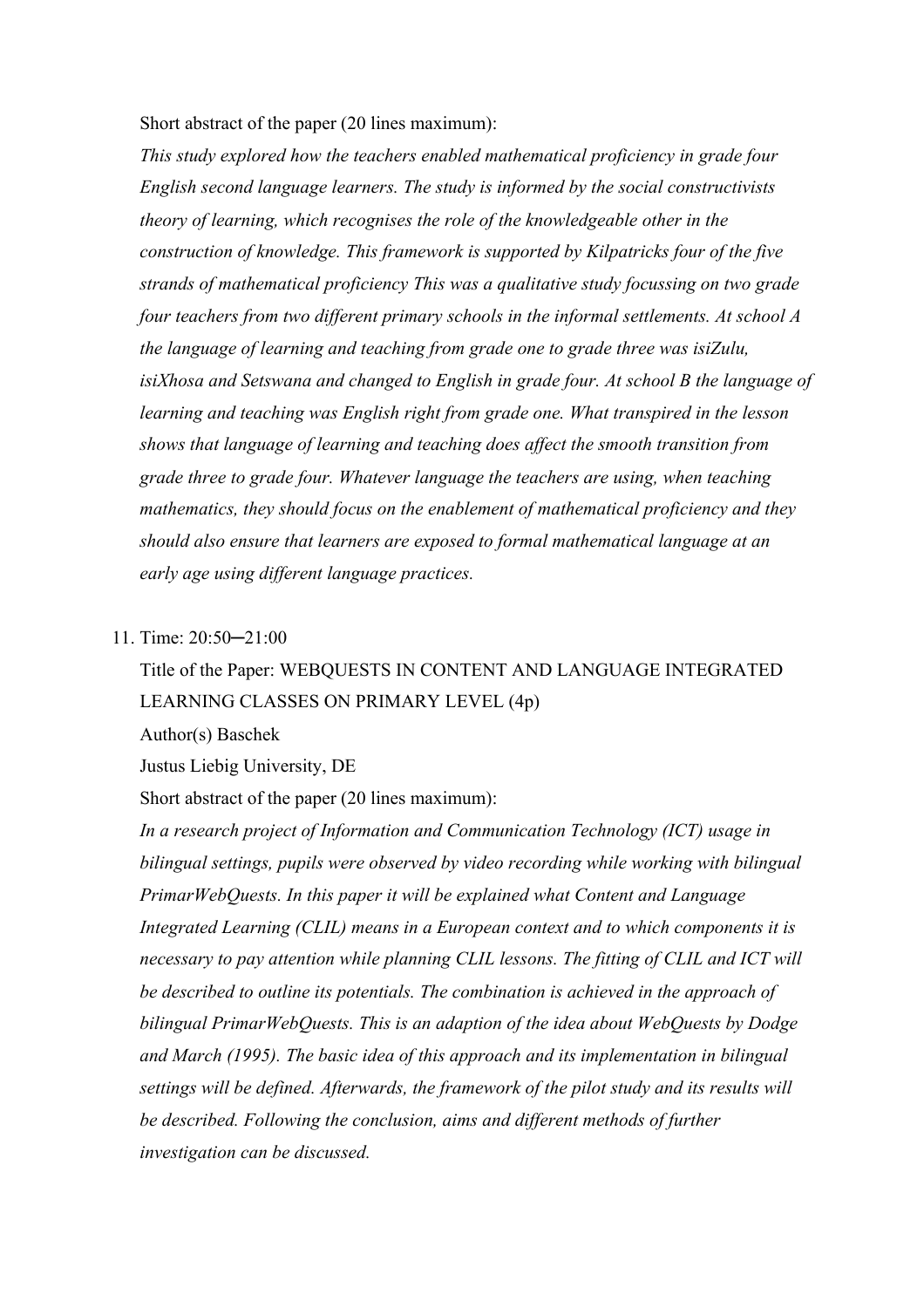**Session 3** 21:30-23:00 Beijing time, July 17<sup>th</sup>

12. Time: 21:30─21:55

Title of the paper: invited LANGUAGE POSITIVE CLASSROOMS: AN EXAMPLE (8p) Author(s) Barwell University of Ottawa, Canada

Short abstract of the paper (20 lines maximum):

*Much recent research on language diversity in mathematics classrooms has, in recent years, identified different teaching practices and other aspects of classroom life that seem to contribute to learners' successful or productive participation. My own contribution to this work includes a theorization of the sources of meaning that contribute to learners' participation in mathematics, and an empirical account of socialization practices found in four second language mathematics classrooms in Canada. In this paper, I present an overview of this latter work, focusing on the practices I found that characterised 'language positive classrooms'. I illustrate what a language positive classroom is like with reference to a geometry lesson taught in a class for recent immigrants to Quebec, Canada, in which French was the language of instruction and a new language for the learners.* 

### 13. Time: 21:55─22:05

Title of the Paper: IMPLEMENTING TRANSLANGUAGING AS PEDAGOGY IN MATHEMATICS CLASSROOMS A DILEMMA (4p) Author(s) SVENSSON KÄLLBERG

Malmö University, Sweden

Short abstract of the paper (20 lines maximum):

*In this paper purposefully, selected excerpts from interviews with a mathematics teacher are analyzed with the endeavor to explore what constitutes a possible dilemma when implementing translanguaging as pedagogy in mathematics classrooms. Through the analysis two competing pedagogic discourses emerge; a traditional mathematics discourse and a translanguaging discourse, perceived as separate by the teacher, creating a dilemma. A conclusion is that to create a one new whole (García & Wei, 2014) not only the principles of translanguaging and the adding of those need to be considered when implementing translanguaging as pedagogy, also the mathematics pedagogic discourses must be acknowledged and considered.*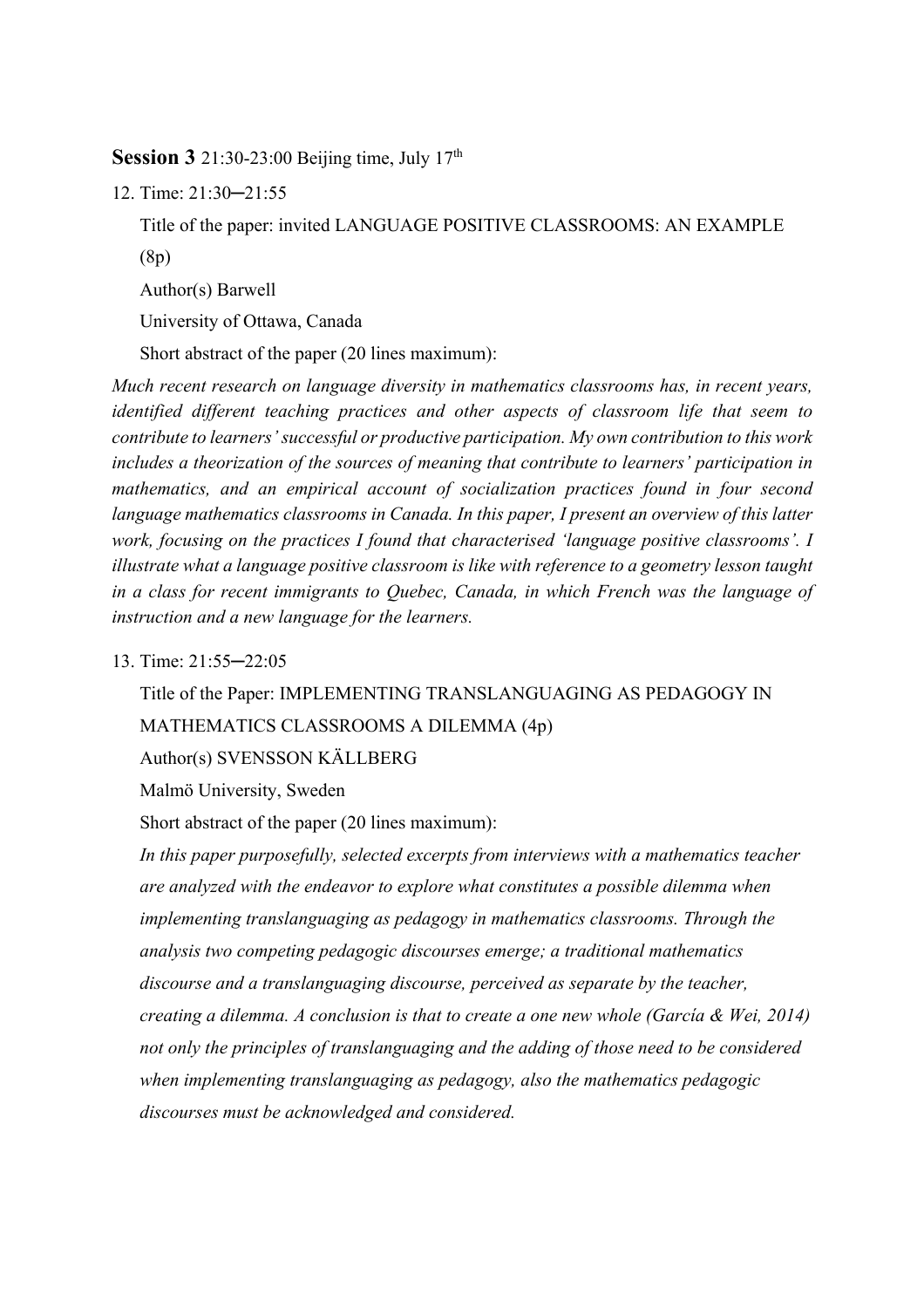14. Time: 22:05─22:15

Title of the Paper: TOWARDS A FRAMEWORK FOR UNDERSTANDING THE CHOICE AND USE OF EXAMPLES IN TEACHER EDUCATION MULTILINGUAL MATHEMATICS CLASSROOMS (4p)

Author(s) ESSIEN

University of Witwatersrand; Johannesburg, South Africa Short abstract of the paper (20 lines maximum):

*Examples that teachers choose and use are fundamental to what mathematics is taught and learned and what opportunities for learning are created. In this paper, I bring together three frameworks which have been used separately by researchers. The emergent framework consists of a three-pronged approach to understanding the exemplifying practices within teacher education (TE). It consists of an amalgam of variation theory (Marton & Booth, 1997), Mortimer and Scotts (2003) notion of meaning making as a dialogic process, and the notion of interacting identities within teacher education (Essien, 2014). I argue that while variation theory provides perspective into the choice of examples by the teacher educator, Mortimer and Scotts framework provides a tool for how language is used to engage with these examples in practice, and finally the framework on interacting identities provides perspective on how the different interacting identities in TE are (co-)constructed. I show how these three frameworks work together in examining the choice and use of examples in mathematics TE classrooms.*

15. Time: 22:15─22:30

Title of the Paper: IMPACT OF AN ONLINE COURSE OF TEACHING MATHEMATICS TO EMERGENT BILINGUALS ON TEACHER PERSPECTIVES (8p)

Author(s) I

Iowa state University, USA

Short abstract of the paper (20 lines maximum):

*Many teacher preparation programs have limited specialized coursework focused on teaching culturally and linguistically diverse students. In this study, we examine the beliefs of preservice and in-service teachers enrolled in an online teacher preparation course focused on teaching mathematics to Emergent Bilinguals. Using the Culturally Responsive Mathematics Teaching tool, we analyzed teachers responses in five domains:*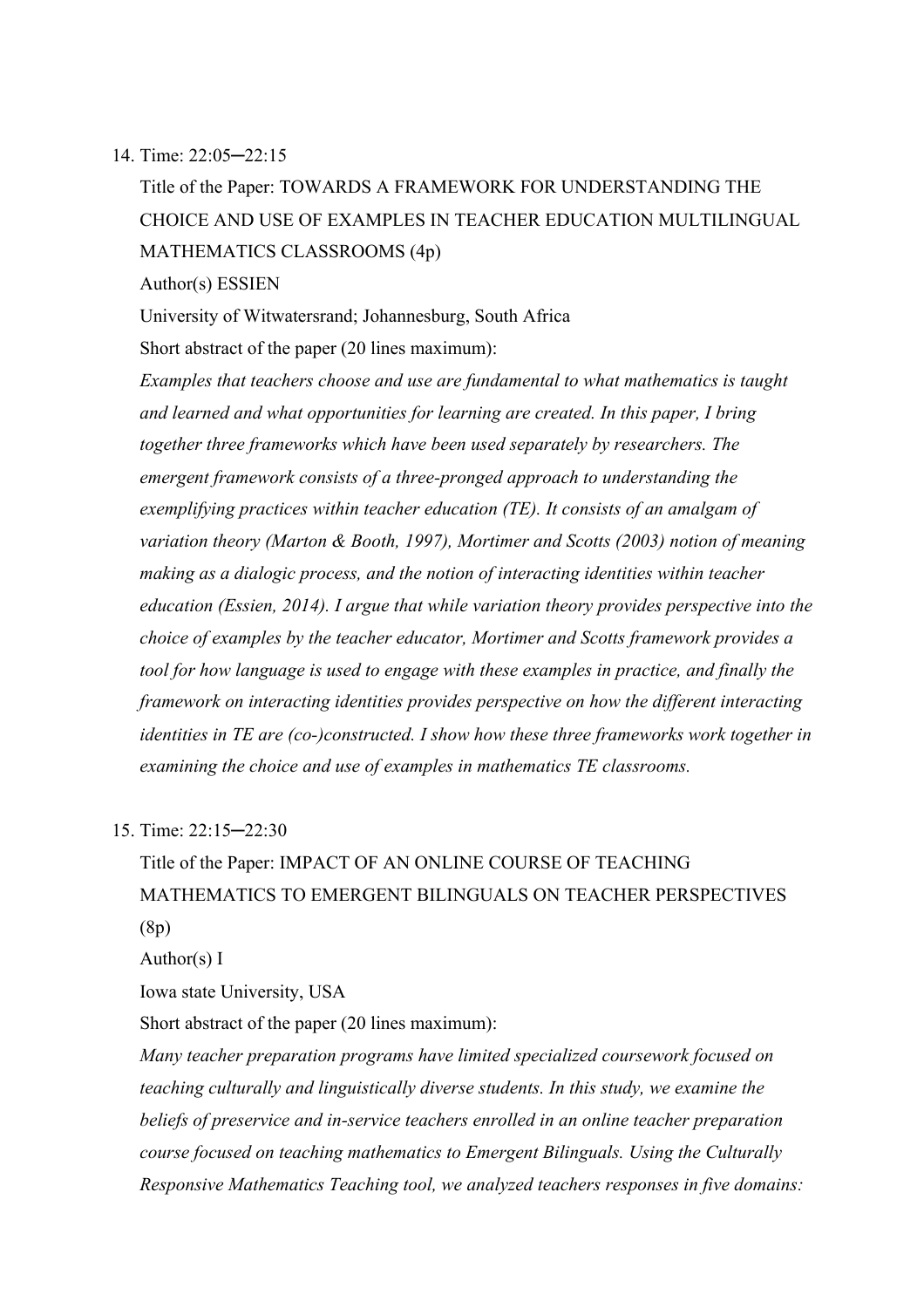*cognitive demand, mathematical discourse, power and participation, academic language support, and cultural/community-based funds of knowledge. The results indicate that the majority of the teachers positively changed their beliefs on effective mathematics teaching practices for Emergent Bilinguals after participating in the online course. The online space provided an opportunity for the teachers to openly and honestly share their beliefs without the fear of sounding or being viewed as politically incorrect.*

#### 16. Time: 22:30─22:40

Title of the Paper: LANGUAGE-RELATED BARRIERS TO MATHEMATICS LEARNING: AN ALTERNATIVE DIAGNOSIS (4p) Author(s) YEE LAI University of Technology Sydney, Australia Short abstract of the paper (20 lines maximum): *The aim of this study was to profile the visual perception of Chinese-speaking children diagnosed with dyslexia residing in Hong Kong. The results suggest that visual perceptual profiles of Chinese- speaking children with dyslexia were significantly inferior to those without dyslexia. We consider the implications for their mathematics learning in multicultural, English-speaking classrooms*.

### 17. Time: 22:40─22:50

Title of the Paper: THE PROBLEMS OF BILINGUAL MATHEMATICAL LEARNERS WHEN USING MATHEMATICS IN ARABIC (4p) Author(s) MOHAMED

Beni-Suief University, Egypt

Short abstract of the paper (20 lines maximum):

*The native language in Egypt is Arabic, but there are some schools that taught mathematics in English. So, this research aimed to determination the problems facing pupils who are studying math in English when they dealing with math in Arabic in their life. The results showed their problems in numbers and its operations. The reasons for these problems were analyzed. Some recommendations and suggestions have been made to deal with or prevent the occurrence of these problems in the future.*